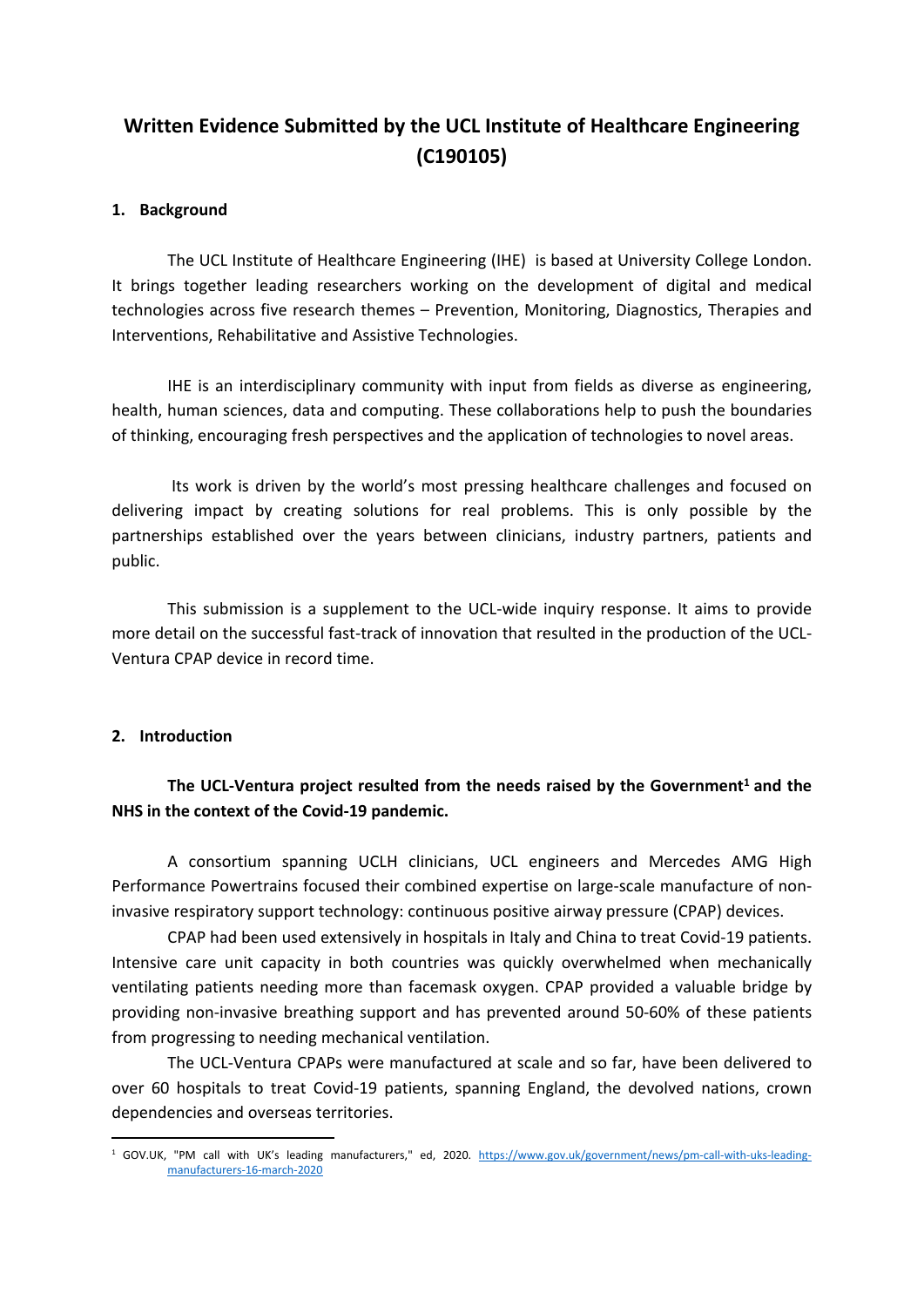The design and manufacturing specifications for the UCL-Ventura CPAP device were made available at zero cost for humanitarian purposes to support the international community in building respiratory support capacity for Covid-19 patients. Within a month the blueprints had been downloaded by more than 1800 teams across over 105 countries spanning Europe, Asia, Africa, Americas and Australasia. Numerous countries are now developing their own prototypes, including Mexico, Peru, Cuba, Paraguay, Kenya, Bulgaria, Canada, the Philippines, India and Pakistan. UCL-Ventura devices have also been supplied directly via NGOs and philanthrophy to countries including Uganda, Palestine and South Africa

This project highlighted some of the key features needed to succeed in medical device innovation in response to an emergency outbreak as the Covid-19 pandemic.

# **3. The capacity and capability of the UK research base in providing a response to the outbreak, in terms of:**

#### *advice to government, public bodies and others on managing the outbreak;*

After discussions with colleagues in Italy and China, UCLH intensivists realised that the UK needed more CPAP devices in hospitals to avoid ventilating Covid-19 patients where possible, and to preserve valuable healthcare resources. The UCL and UCLH team engaged in discussing this with the NHS and Department of Health and Social Care, , alongside the National Emergency Committee for Critical Care, and the NHS Guidance for treatment of Covid-19 patients was amended to include CPAP at the end of March 2020.

#### *the development and testing of therapeutics;*

The rapid mobilisation of an interdisciplinary team to focus on a clearly defined, immediate need was crucial, and was possible because of the long-standing collaborations between the academic, clinical and industrial partners. Just 100 hours after the first meeting, the first prototype was made and was being tested in a hospital on healthy volunteers. Crucially, CPAPs and associated kit (e.g. oxygen analysers) were not manufactured in the UK, and a partnership spanning clinicians, engineers and manufacturers enabled new devices to be designed and manufactured at pace, to meet the needs of COVID-19 patients in the UK.

# **4. The flexibility and agility of institutions and processes to respond on the above during a crisis including:**

### **the availability and responsiveness of funding;**

The availability of funding straight from the start of the project was crucial for the quick deployment of the idea. However, most of the initial funding was provided by the project partners themselves.

[3] J. R. Greenland, M. D. Michelow, L. Wang, and M. J. London, "COVID-19 Infection: Implications for Perioperative and Critical Care Physicians," *Anesthesiology: The Journal of the American Society of Anesthesiologists,* vol. 132, no. 6, pp. 1346-1361, 2020, doi: 10.1097/aln.0000000000003303.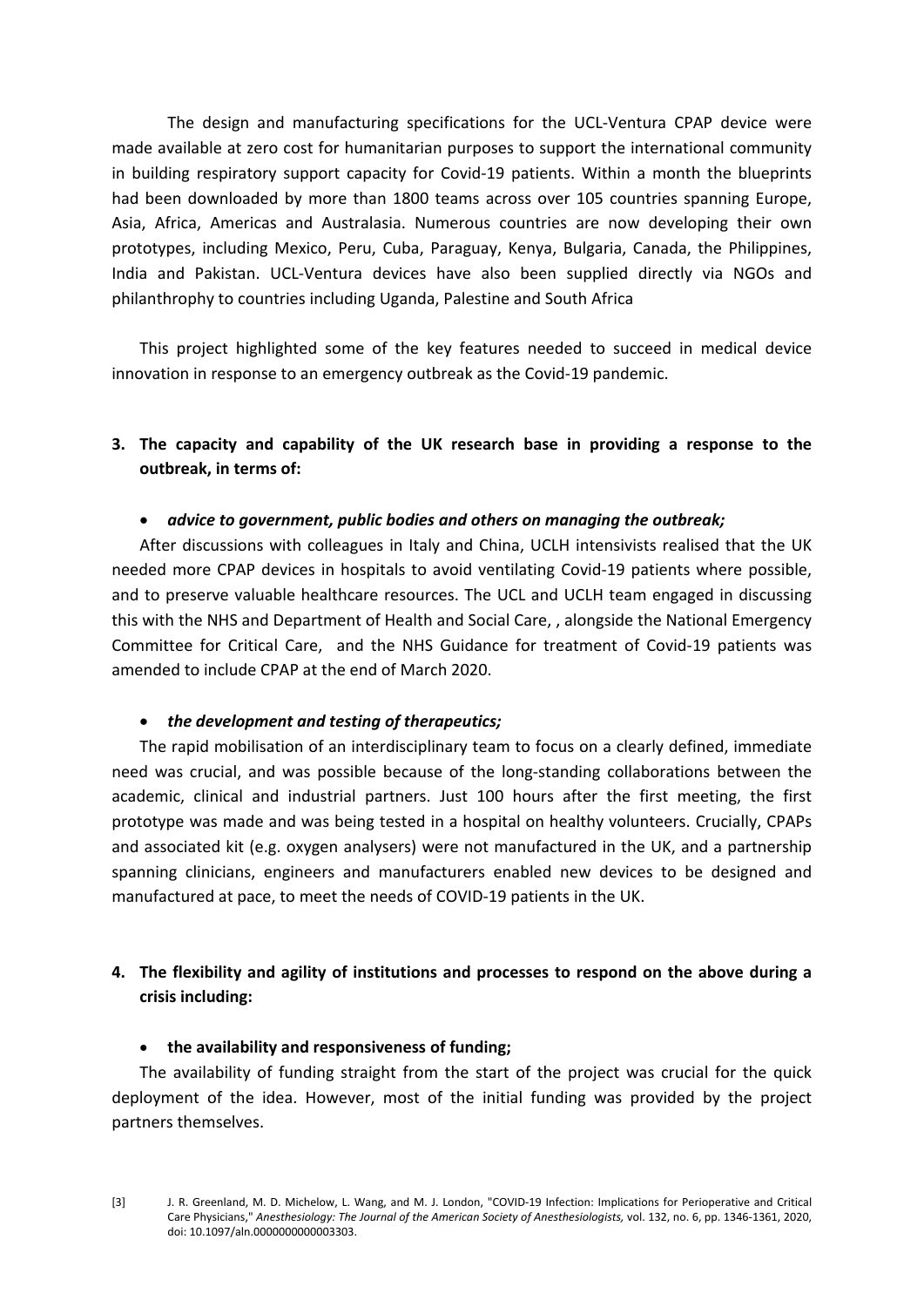The UCL-Ventura team was backed up by the UCL Faculty of Engineering Sciences, who provided up front funding for testing and development. Having a significant amount of money unlocked at early stages meant the team could proceed with no financial constraints. The UCL Professional Services team also focused on supporting the programme, providing regulatory, communications, documentation and media support.

The partner company Mercedes HPP also contributed to the initial funding of the project. Their team effectively funded the development, and the repurposing of the manufacturing facilities in the short-term.

 Ultimately the UCL-Ventura team received an order of value £20M for 10,000 devices from the Department of Health and Social Care, which covered costs for development and mass manufacture.**the optimal functioning of regulatory and ethical processes;**

It took only 10 days from the first team meeting to achieving regulatory approval. The MHRA approved the UCL-Ventura CPAP device within only 36 hours of the application being submitted. This was only possible due to a close collaboration between the team and the regulatory body, which stayed in daily communication to facilitate the approvals process.

The team purposely focused on reverse-engineering an off-patent device, that has been used in the NHS for decades, because demonstrating like-for-like in terms of performance would facilitate the MHRA approval, and also there was a large body of clinical evidence for the safety and efficacy of the device. Mark II of the device involved design modifications to minimise oxygen utilisation and improve patient comfort, was approved by the MHRA days after the Mark I, and subsequently went forward for mass manufacture. The UCL-Ventura CPAP is a non-CE marked device, given approval for use in the NHS for the interest of public health protection under the Covid-19 pandemic emergency.

### **5. The capacity to manufacture and distribute testing, diagnostics, therapeutics and vaccines:**

#### **both standing capacity and capacity able to be mobilised;**

The UCL Institute of Healthcare Engineering connects engineers with clinicians, which enabled a common understanding of the unmet clinical need, and opportunity for continuous iteration and testing of the technology in hospitals.

The strong, pre-existing links between UCL Mechanical Engineering and Mercedes-AMG HPP provided unprecedented manufacturing capability, whilst maintaining high precision and an ability to respond at pace. The CPAP devices were produced at a maximum rate of up to 1,200 a day at the HPP technology centre in Brixworth (Northamptonshire) where the entire facility was repurposed to meet the demand.

Within one month of the start of the programme, the Department of Health and Social Care received the 10,000 UCL-Ventura devices that had been ordered. To-date, UCL-Ventura CPAP devices have been distributed to over 60 hospitals, working with logistics company G-TEM and their army of volunteers, who have expertly coordinated next-day delivery of devices and resupply of breathing circuits to hospitals across England, the devolved nations, crown dependencies and overseas territories.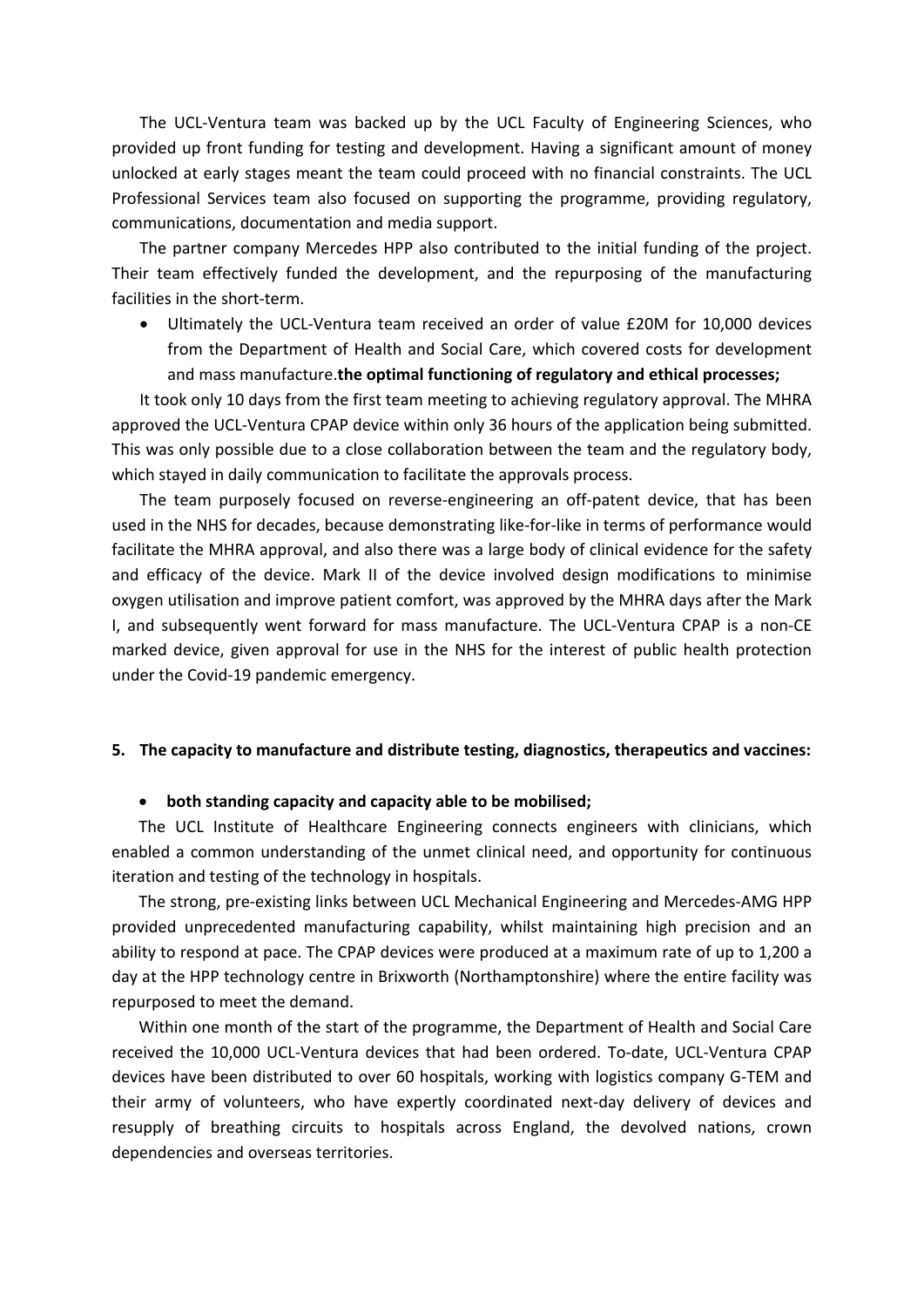### **6. The capturing during the crisis of data of the quantity and quality needed to inform:**

#### **decisions made during the crisis**

One of the UCL –Ventura team members was part of a network of intensivists that proved crucial to sharing data from the experiences of other countries in tackling the pandemic. Clinicians from Italy and China were in touch on a regular basis with UCLH clinicians to share lessons learned and provide information on changes in the care pathway for Covid-19 patients.

At the beginning of the pandemic, CPAP was not included in the UK clinical care pathway to treat Covid-19 patients, primarily because of concerns around spreading COVID-19 via aerosolization (discussed further in point 5), and the role that CPAP could play for COVID-19 patients. However, based on the evidence presented by clinicians in Italy and China (countries where the pandemic peaked earlier and so more experienced in treating Covid-19 patients), as well as mounting experience in the UK, these doubts were alleviated. This led to a change in the care pathway, on the 28th of March, with the addition of CPAP.

The UCL-Ventura team produced a suite of training materials (user guides, clinical instructions, training videos) and made data on the designs, and healthy volunteer evaluations available on a dedicated website. These enabled rapid and transparent communication and dissemination with intensive care and respiratory teams across the UK, and facilitated uptake of the Ventura CPAPs in NHS hospitals.

#### **to maximise the learnings afterwards;**

Data on CPAP performance is being collected all over the World. In the UK, initial findings show that approximately 50% of patients treated with CPAP do not progress to mechanical ventilation, which is consistent with data from Italy.

The clinical protocol for the use of CPAP has evolved, and so has the UCL-Ventura CPAP itself. This resulted in direct upgrades to the device, and resubmissions to the MHRA. The team has been continuously sharing the lessons learned with other manufacturers and clinicians around the world, via a programme of webinars, and through their dedicated website

Medical oxygen is a limited resource and to cope with demand, not only in the UK but also in resource limited settings, in particular Low and Middle-Income Countries. Continuous characterisation studies on the flow and pressure need to operate CPAP devices effectively are happening to maximise oxygen utilization and future response.

The UCL-Ventura team is also working on numerous publications with important data to communicate in advance of subsequent waves.

# **7. The mechanisms for communication of scientific evidence internationally, within national governments and with the public:**

**including the handling of conflicting scientific opinions;**